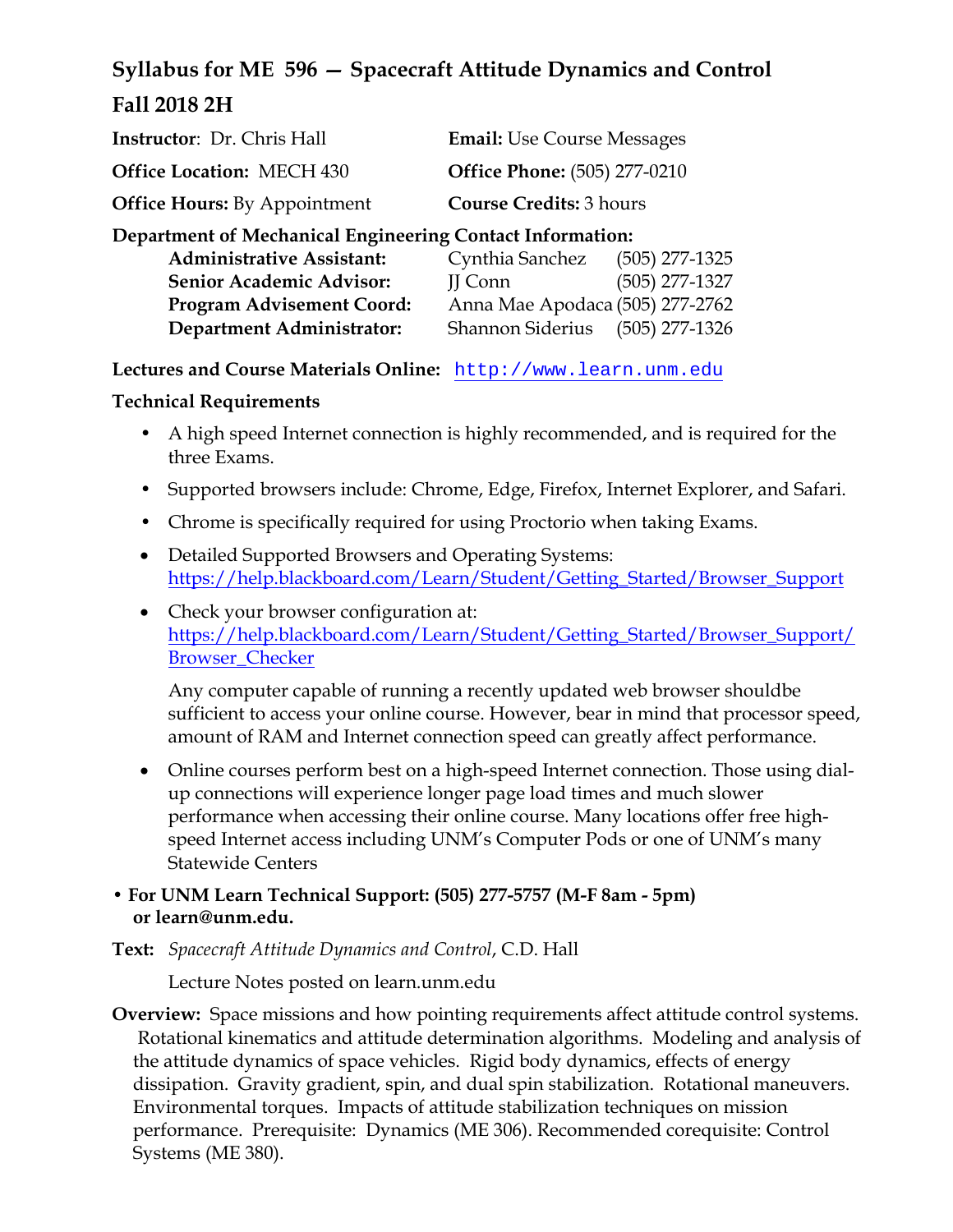**Goal:** Students know how to formulate and solve the problems associated with analyzing, predicting, and controlling the attitude dynamics of spacecraft.

**Objectives:** Students can identify attitude control concepts. Students can apply rotational kinematics to the pointing motion of spacecraft. Students can apply attitude determination methods. Students can apply rigid body mechanics to the pointing motion of spacecraft.

**Discussions:** Each module includes one or more discussion topics. The purpose of Discussions here is two-fold: 1) Discussions provide opportunities for student-tostudent interaction that might otherwise not happen in an online course; 2) Engineers must regularly engage with co-workers, supervisors, customers, and others through discussions, which may be face-to-face or electronic interactions, and our Discussion assignments should be approached from this perspective.

Participation in discussion is graded and counts for 10% of your course grade. For most discussions, your initial post must be submitted by Wednesday at 11:59 PM (1 point), and you will not see other students' submissions until you have submitted your thread. For most discussions, you must make a substantive response to the submissions of three other students (3 points), and these responses are due by Friday at 11:59 PM. Late submissions will receive 0 points.

Your initial post must address the discussion assignment and must be grammatically correct. This post does not need to be a lengthy essay, but a one-sentence response will not receive credit. Similarly, your substantive responses must address the other students' initial posts. These responses do not need to be lengthy essays, but onesentence responses will not receive credit. A sample initial post and a sample substantive response are provided in the material for the first week.

Each week, by 11:59 PM Friday, I will upload either a brief video or a text discussion of my observations of your discussions for that week.

**Homework Policy:** There are homework assignments each week, and each assignment specifies the due date (11:59 PM Monday of the following week, unless otherwise specified). Homework must be uploaded as a single pdf file by the due date. Late homework will not normally be accepted and will receive a grade of 0. In the event of family or work emergency, please contact me before the due date to make an arrangement for late submission. Each homework assignment will require some Matlab programming.

Each homework submission must be presented neatly, using complete sentences, and explanations for each step in the solution. You do not have to typeset your homework, but you should consider it to be a technical report. An example Homework "report" is presented with the material for the first week.

I will post a detailed solution to each homework assignment after the due date. Usually, I will have the homework assignment graded within 72 hours. If for some reason I am unable to meet that commitment, I will let you know by way of an announcement.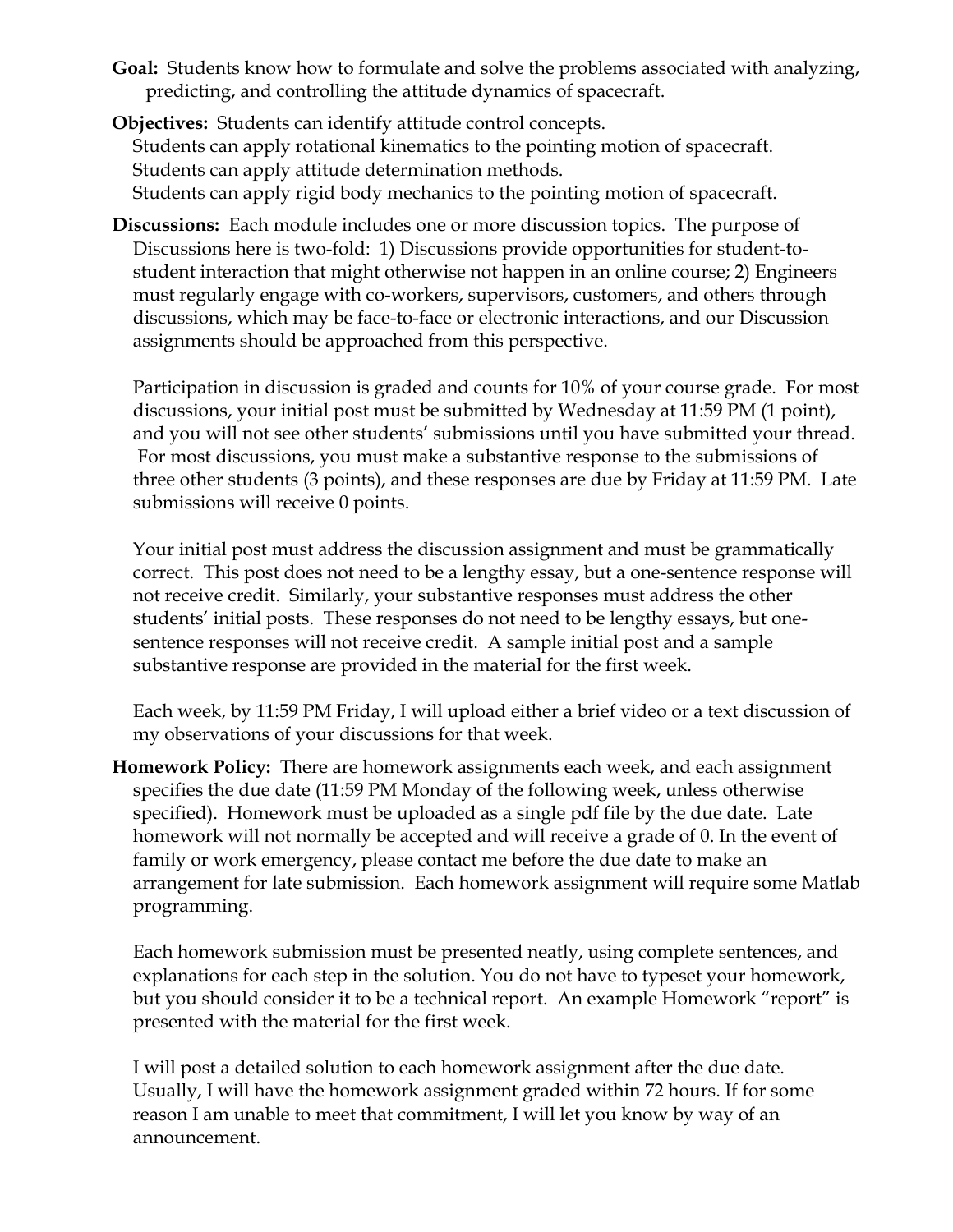- **MATLAB Assignments:** Several MATLAB programming assignments will be included in the homework assignments. MATLAB is available to all UNM students at http://it.unm.edu/download/
- **Quizzes:** There are quizzes between the lectures. You will not be allowed to proceed to the next lecture until you have made at least one attempt for the preceding quiz. You are allowed two attempts, and your grade for each quiz will be the average of your attempts. All quiz attempts must be completed by 11:59 PM on Monday of the following week. Thus, Week Two's quiz attempts must be completed before 11:59 PM on Monday of Week Three. Quizzes not attempted by the due date will receive 0 points. Most quizzes are graded immediately. Some quizzes include brief essays and will be graded within 24 hours.
- **Exams:** There are two mid-term exams and one final exam. The exams will be online and will be similar in format to the quizzes. The exams are scheduled for Thursday evening 6-8 PM in the 3rd, 6th, and 8th weeks of the course. Please identify conflicts at your earliest opportunity, and we can work together to arrange an alternate time. Grades on Exams will be available within 24 hours of all students having completed the exam. Also, for each Exam, there will be Pre- and Post-Exam Discussion Fora. The Post-Exam Discussion will include a summary of each problem.
- **Make-Up Policy:** There are no make-up homework assignments. If you miss the assignment, you get a zero for it. If you cannot make an exam or other due date, you must contact me *before* the due date. Without prior arrangement, there will be no makeup.

| <b>Grading Policy:</b> | <b>Discussions</b> | 10% |
|------------------------|--------------------|-----|
|                        | Quizzes            | 15% |
|                        | Homework           | 15% |
|                        | Midterm Exam I     | 15% |
|                        | Midterm Exam II    | 15% |
|                        | Final Exam         | 20% |
|                        | Wild Card          | 10% |

The "wild card" 10% is added to the grade for Midterm Exam I or II or Final Exam, whichever is highest. For example, if you have higher grade on Final Exam than for any other Exam, then your Final Exam will count for 30% instead of 20%.

**Grading Scale:** The grading scale is given below, where the numbers are the percentage of the total weighted grades as defined in the Grading Policy above.

| 98-100   | $A+$       |
|----------|------------|
| 93-97.99 | A          |
| 90-92.99 | $A -$      |
| 87-89.99 | $B+$       |
| 83-86.99 | В          |
| 80-82.99 | B-         |
| 77-79.99 | $C+$       |
| 73-76.99 | $\subset$  |
| 70-72.99 | $C_{\tau}$ |
| 67-69.99 | D+         |
| 63-66.99 | Ð          |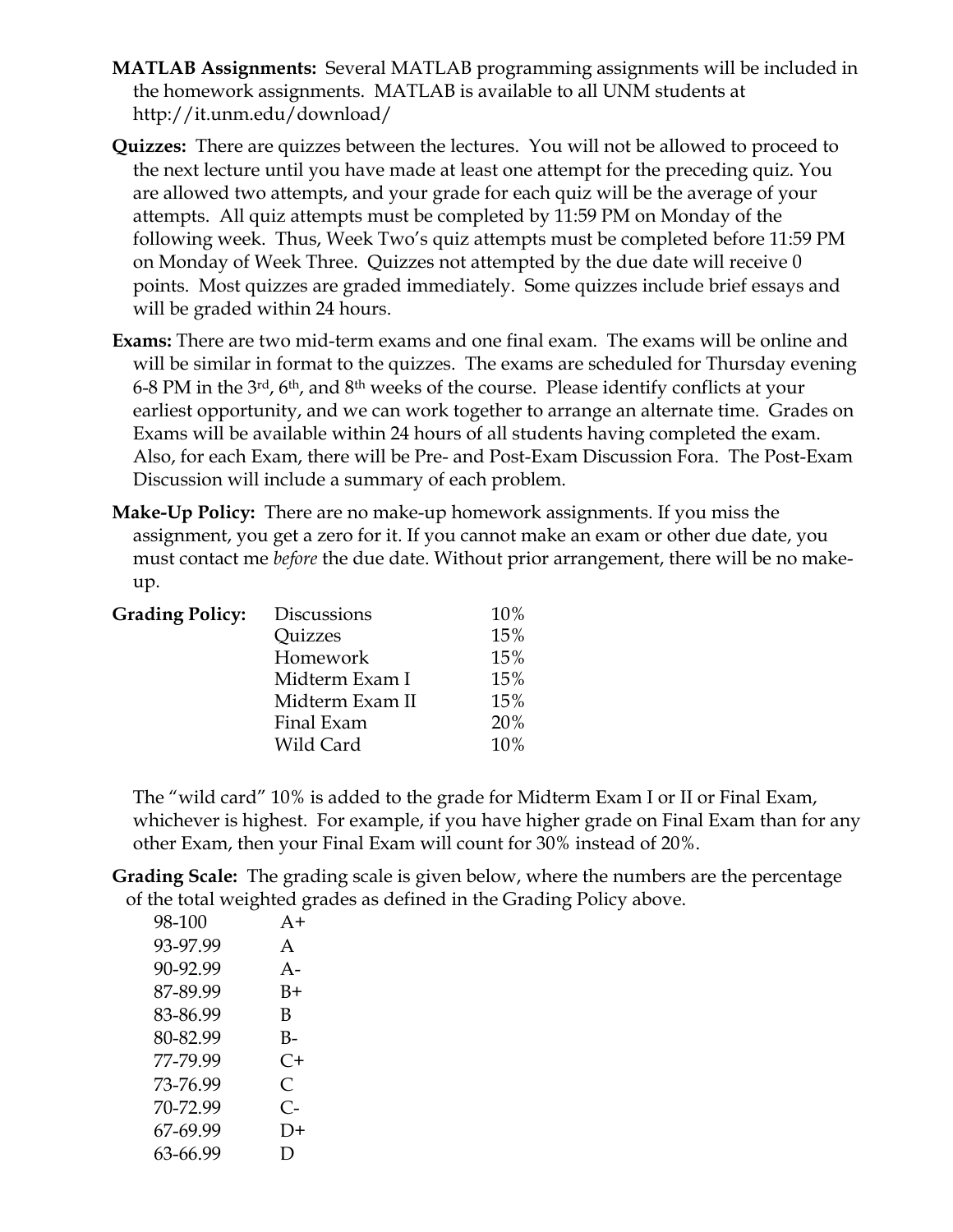| 60-62.99 | $1$ )- |
|----------|--------|
| Below 60 | F      |

- **Attendance Policy:** Regular and punctual attendance is required. UNM Pathfinder policies apply, which in part means instructor drops based on non-attendance are possible. This policy applies regardless of the grading option you have chosen. UNM Learn automatically records all students' activities including: your first and last access to the course, the pages you have accessed, the number of discussion messages you have read and sent, web conferencing discussion text, and posted discussion topics. I access this data regularly to evaluate class participation and to identify students having difficulty. If you are "absent" from the course for three consecutive days, I will contact you. If you are "absent" from the course for one full week, I will contact you about dropping from the course.
- **Drop Policy:** This course falls under all UNM policies for last day to drop courses, etc. Please see

#### http://www.unm.edu/studentinfo.html

or the UNM Course Catalog for information on UNM services and policies. Please see the UNM academic calendar for course dates, the last day to drop courses without penalty, and for financial disenrollment dates.

**Academic Honesty:** The University of New Mexico believes that academic honesty is a foundation principle for personal and academic development. All University policies regarding academic honesty apply to this course. Academic dishonesty includes, but is not limited to, cheating or copying, plagiarism (claiming credit for the words or works of another from any type of source such as print, Internet or electronic database, or failing to cite the source), fabricating information or citations, facilitating acts of academic dishonesty by others, having unauthorized possession of examinations, submitting work of another person or work previously used without informing the instructor, or tampering with the academic work of other students. The University's full statement on academic honesty and the consequences for failure to comply is available in the college catalog and in the *Pathfinder*.

**Topics:** (text reference) *Learning Outcomes*

**Introduction and Overview of Attitude Control Concepts (Ch. 1, Lecture slides)**  *Students can identify the principal characteristics, applications, advantages and disadvantages of various attitude control concepts.* 

#### **Review of Basic Orbital Dynamics and Mission Analysis (App. A, Ch. 2, Lecture slides)**

*Students can apply basic features of the two-body problem and its solution. Students can describe the geometry of space mission analysis. Students can apply space mission analysis to attitude determination and control subsystem requirements and design.* 

#### **Review of Particle Dynamics (Lecture Slides)**

*Students can apply inertial and rotating reference frames to particle kinematics. Students can apply Newton's Second Law to derive equations of motion for particles.*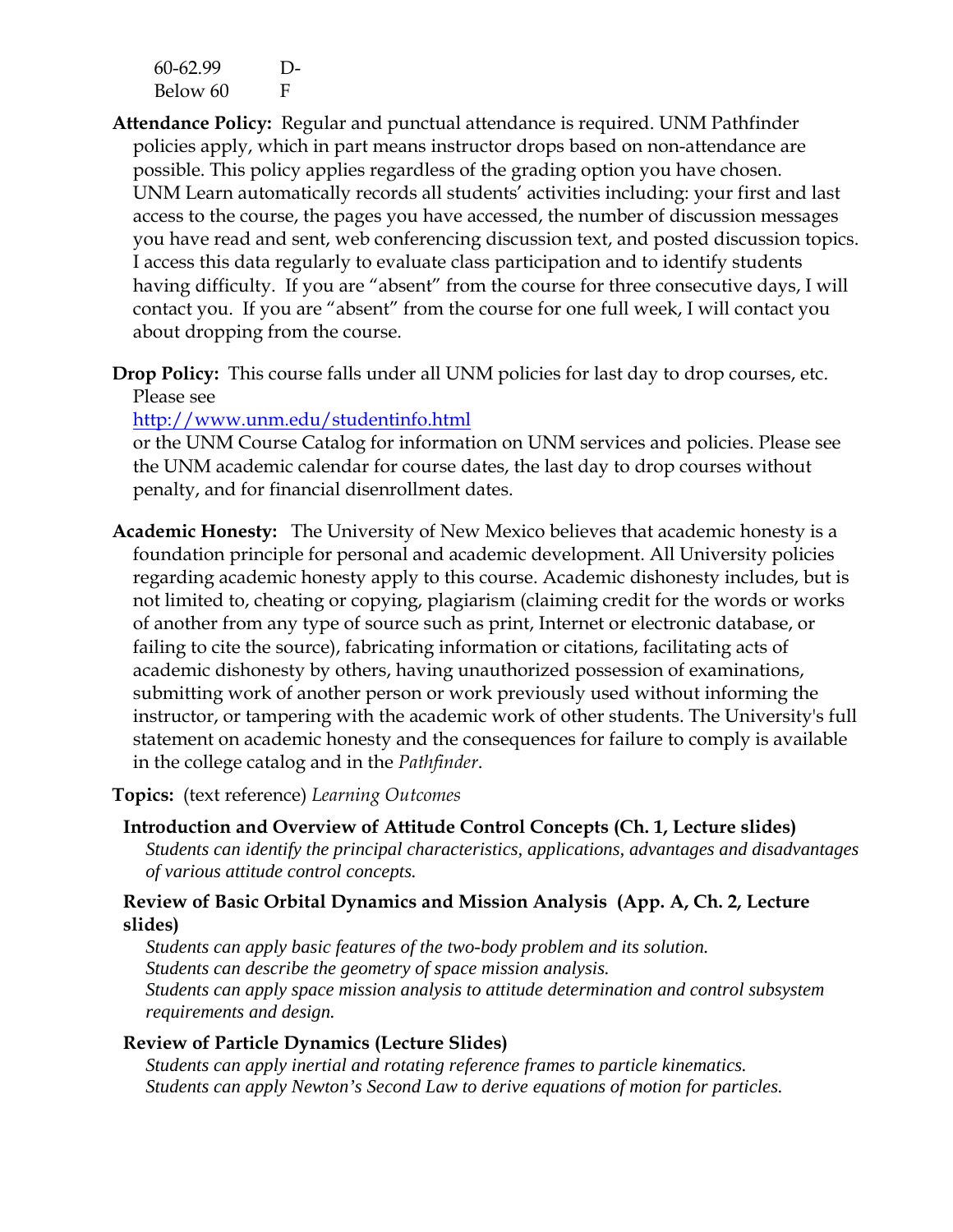### **Attitude Kinematics (Ch. 3)**

*Students can describe attitude kinematics using reference frames, rotation matrices, Euler parameters, Euler angles, and quaternions. Students can accurately perform attitude kinematics calculations.* 

## **Attitude Determination (Ch. 4)**

*Students can describe the measurements required to determine the attitude of a spacecraft. Students can apply attitude determination algorithms, including TRIAD, q-method, and QUEST.* 

## **Rigid Body Dynamics (Ch. 5)**

*Students can derive and explain the equations of motion for rigid bodies, including modeling assumptions, angular momentum, Euler's equations, and moments of inertia Students can apply the solutions for an axisymmetric body.* 

#### **Satellite Attitude Dynamics (Ch. 6 and Lecture Slides)**

*Students can describe the environmental forces and moments affecting satellite motion. Students can apply basic dynamics analysis to the attitude dynamics of spin, dual-spin, threeaxis, and gravity gradient stabilized satellites, including the effects of energy dissipation.* 

## **Attitude Control (Lecture Slides)**

*Students can apply linear control theory to attitude control problems.* 

#### **Schedule of Topics:**

**Week One:** *Introduction and Overview of Attitude Control Concepts; Review of Basic Orbital Dynamics and Mission Analysis* 

**Week Two:** *Review of Particle Dynamics; Attitude Kinematics* 

**Week Three:** *Attitude Kinematics; Exam 1 (Thursday 6-8 PM online)*

**Week Four:** *Attitude Determination* 

**Week Five:** *Rigid Body Dynamics* 

**Week Six:** *Rigid Body Dynamics; Exam 2 (Thursday 6-8 PM online)* 

**Week Seven:** *Satellite Dynamics* 

**Week Eight:** *Satellite Attitude Control; Final Exam (Thursday 6-8 PM online)* 

#### **Other Spacecraft Dynamics Books:**

- Bate, Mueller, & White, *Fundamentals of Astrodynamics*, Dover, 1971. An excellent and affordable treatment of astrodynamics.
- P. C. Hughes, *Spacecraft Attitude Dynamics*, 2004, Dover. This is an excellent text on the attitude dynamics (no control) of rigid and "quasi-rigid" spacecraft, especially the stability analysis. The author uses vector and tensor notation extensively. This inexpensive Dover edition is a reprint of the 1986 Wiley edition.
- H. Schaub and J. L. Junkins, *Analytical Mechanics of Space Systems*, 2003, AIAA. Provides a comprehensive treatment of dynamics of space systems beginning with the fundamentals.
- M. J. Sidi, *Spacecraft Dynamics and Control*, 1997, Cambridge. A "practical engineering approach" to both orbital and attitude dynamics and control.